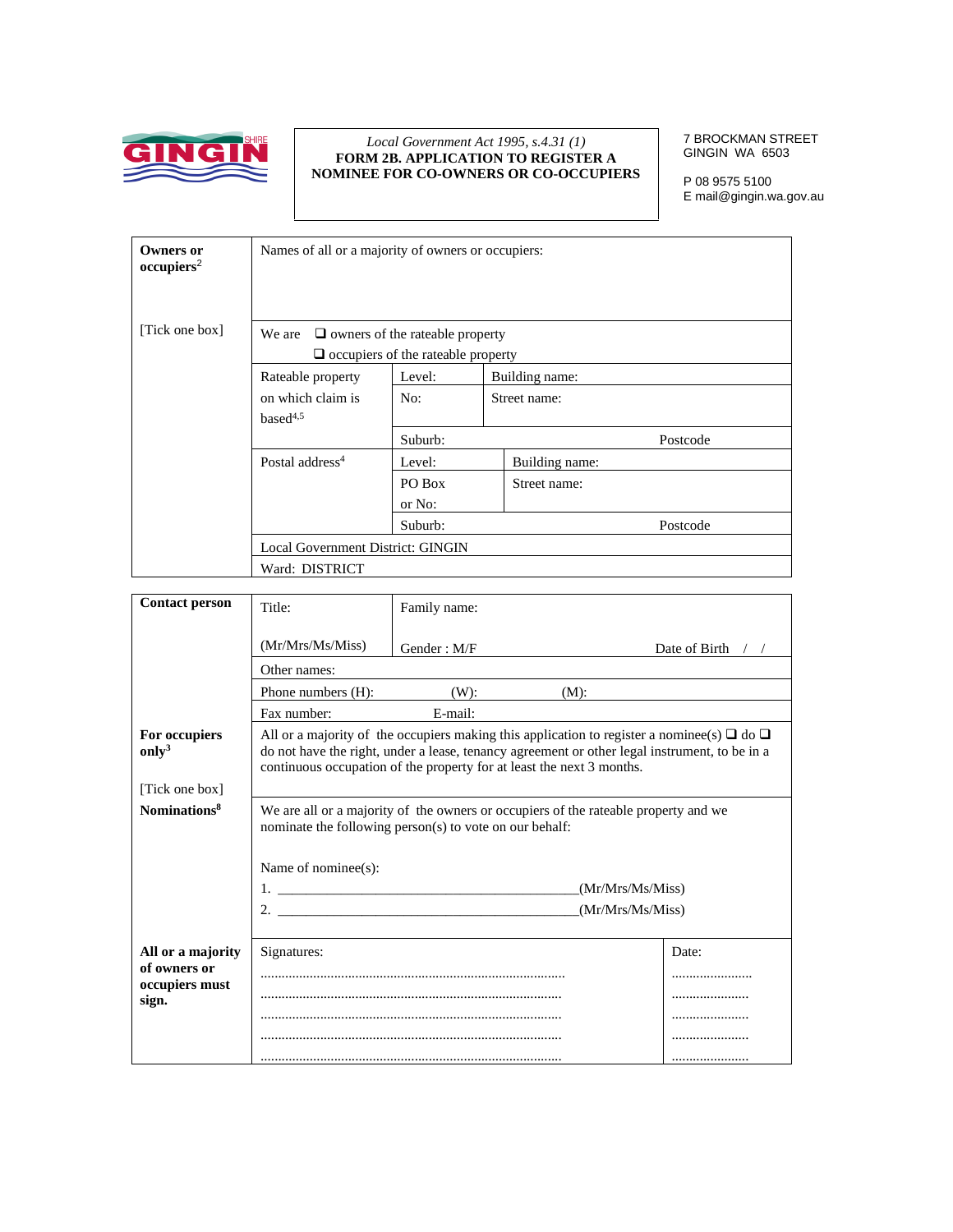| First nominee <sup>2</sup>                         | Title:                                                                                                                                                                                                | Family name:                                                                                                                                                         |                |                      |
|----------------------------------------------------|-------------------------------------------------------------------------------------------------------------------------------------------------------------------------------------------------------|----------------------------------------------------------------------------------------------------------------------------------------------------------------------|----------------|----------------------|
|                                                    | (Mr/Mrs/Ms/Miss)                                                                                                                                                                                      | Gender: M/F                                                                                                                                                          |                |                      |
|                                                    | Other names:                                                                                                                                                                                          |                                                                                                                                                                      |                | Date of birth: $/$ / |
|                                                    | Phone numbers (H):                                                                                                                                                                                    | $(W)$ :                                                                                                                                                              | $(M)$ :        |                      |
|                                                    | Fax number:                                                                                                                                                                                           | Email:                                                                                                                                                               |                |                      |
|                                                    | Postal Address <sup>4</sup>                                                                                                                                                                           | Level:                                                                                                                                                               | Building name: |                      |
|                                                    |                                                                                                                                                                                                       | Street No.                                                                                                                                                           | Street name:   |                      |
|                                                    |                                                                                                                                                                                                       | or PO Box:                                                                                                                                                           |                |                      |
|                                                    |                                                                                                                                                                                                       | Suburb:                                                                                                                                                              |                | Postcode             |
| <b>Entitlement to be</b>                           | I am:<br>$\Box$<br>on the State Electoral Roll within the electorate                                                                                                                                  |                                                                                                                                                                      |                |                      |
| enrolled<br>[Tick one box]                         | ❏<br>or<br>on the State or Commonwealth electoral roll in respect of a residence<br>outside the electorate. My address shown on that roll                                                             |                                                                                                                                                                      |                |                      |
|                                                    | <b>or</b>                                                                                                                                                                                             | not on the State or Commonwealth electoral roll but I am qualified as an<br>elector under clause 12 of Schedule 9.3 of the <i>Local Government Act</i><br>$1995^7$ . |                |                      |
| Claim and<br><b>Declaration</b><br>(Making a false | I claim eligibility to have my name included on any owners and occupiers roll prepared for<br>an election in the electorate. I declare that all of the details set out above are true and<br>correct. |                                                                                                                                                                      |                |                      |
| declaration is an<br>offence)                      | Signature:                                                                                                                                                                                            |                                                                                                                                                                      |                | Date:                |

| <b>Second nominee</b><br>2                       | Title:                                                                                                                                                                                                | Family name:                                                                                                                                                         |                |                |
|--------------------------------------------------|-------------------------------------------------------------------------------------------------------------------------------------------------------------------------------------------------------|----------------------------------------------------------------------------------------------------------------------------------------------------------------------|----------------|----------------|
|                                                  | (Mr/Mrs/Ms/Miss)                                                                                                                                                                                      | Gender: M/F                                                                                                                                                          |                |                |
|                                                  | Other names:                                                                                                                                                                                          |                                                                                                                                                                      |                | Date of birth: |
|                                                  | Phone numbers (H):                                                                                                                                                                                    | $(W)$ :                                                                                                                                                              | $(M)$ :        |                |
|                                                  | Fax number:                                                                                                                                                                                           | Email:                                                                                                                                                               |                |                |
|                                                  | Postal Address <sup>4</sup>                                                                                                                                                                           | Level:                                                                                                                                                               | Building name: |                |
|                                                  |                                                                                                                                                                                                       | Street No.                                                                                                                                                           | Street name:   |                |
|                                                  |                                                                                                                                                                                                       | or PO Box:                                                                                                                                                           |                |                |
|                                                  |                                                                                                                                                                                                       | Suburb:                                                                                                                                                              |                | Postcode       |
| <b>Entitlement to be</b>                         | I am:<br>□<br>on the State Electoral Roll within the electorate                                                                                                                                       |                                                                                                                                                                      |                |                |
| enrolled<br>[Tick one box]                       | □<br><sub>or</sub><br>on the State or Commonwealth electoral roll in respect of a residence<br>outside the electorate. My address shown on that roll                                                  |                                                                                                                                                                      |                |                |
|                                                  | $\alpha$<br>l 1                                                                                                                                                                                       | not on the State or Commonwealth electoral roll but I am qualified as an<br>elector under clause 12 of Schedule 9.3 of the <i>Local Government Act</i><br>$1995^7$ . |                |                |
| Claim and<br><b>Declaration</b>                  | I claim eligibility to have my name included on any owners and occupiers roll prepared for<br>an election in the electorate. I declare that all of the details set out above are true and<br>correct. |                                                                                                                                                                      |                |                |
| (Making a false<br>declaration is an<br>offence) | Signature:                                                                                                                                                                                            |                                                                                                                                                                      |                | Date:          |